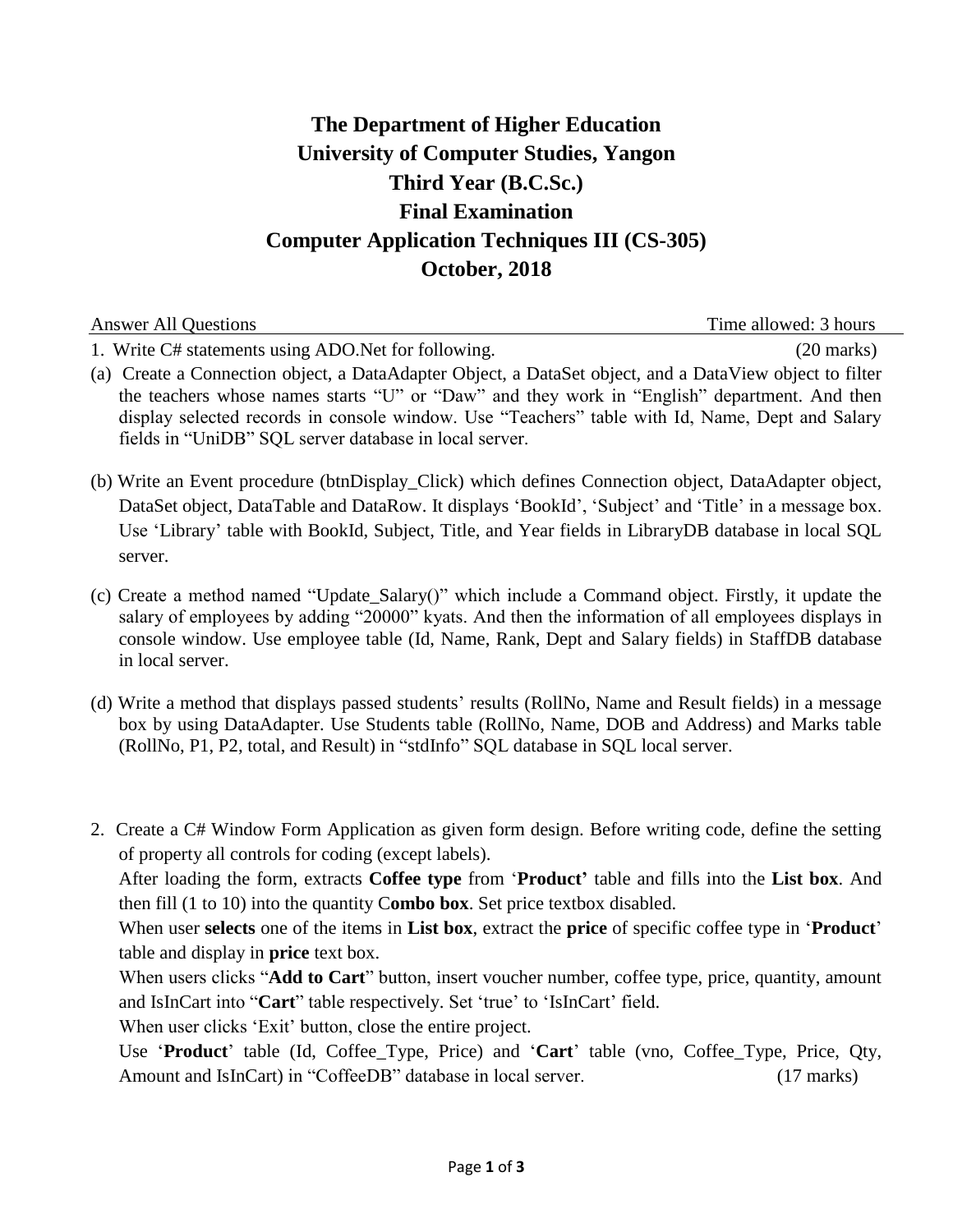| <b>Enter Voucher No.</b>                                                                                                                                                                                                                                   | 12                        |                                   |
|------------------------------------------------------------------------------------------------------------------------------------------------------------------------------------------------------------------------------------------------------------|---------------------------|-----------------------------------|
| <b>Choose Coffee Type</b><br><b>Cafe Latte</b><br>A.<br>Cappuccino<br><b>Espresso</b><br><b>Flat White</b><br>Ξ<br><b>Long Black</b><br><b>Irish Coffee</b><br><b>Macchiato</b><br><b>Cafe Americano</b><br>Vienna<br>Affogato<br>$\overline{\phantom{a}}$ | Quantity<br>Price<br>3000 | <b>Add to Cart</b><br><b>Fxit</b> |

3. Create a C# Window Form Application project as given form design. Before writing code, define the setting of property all controls for coding (except labels).

After loading the form, "**Paid**" button is disabled. And then data grid view, "Total" label and text box are disappeared.

When user clicks "**Show Bill**" button, "**Paid**" button is enabled and shows record(s) in "**Cart**" table where 'IsInCart' is 'true'. Display them in DataGridView control as shown below. Then 'Total' label and text box are appeared with **total value**.

When user clicks "**Paid**" button, update the "**IsInCart**" field of "**Cart**" table with "**false**", the data grid view, total label and total text box are disappeared and set disable to "**Paid**" button again. And then display a message box with "Paid Successfully!"

When user clicks the 'Close' button, the form is closed.

Use "**Cart**" table (vno, Coffee\_Type, Price, Qty, Amount and IsInCart) in "CoffeeDB" database in local server. (13 marks)

|    |            |              |       | <b>Show Bill</b> |        |
|----|------------|--------------|-------|------------------|--------|
|    |            |              |       | Paid             |        |
|    |            |              |       | <b>Close</b>     |        |
|    | <b>Vno</b> | Coffee_Type  | Price | Qty              | Amount |
|    | 3          | Cappuccino   | 2800  | 1                | 2800   |
|    | 3          | Long Black   | 2000  | $\overline{2}$   | 4000   |
|    | 3          | Irish Coffee | 3000  | 1                | 3000   |
| a, |            |              |       |                  |        |
|    |            |              |       | $Total =$        | 9800   |